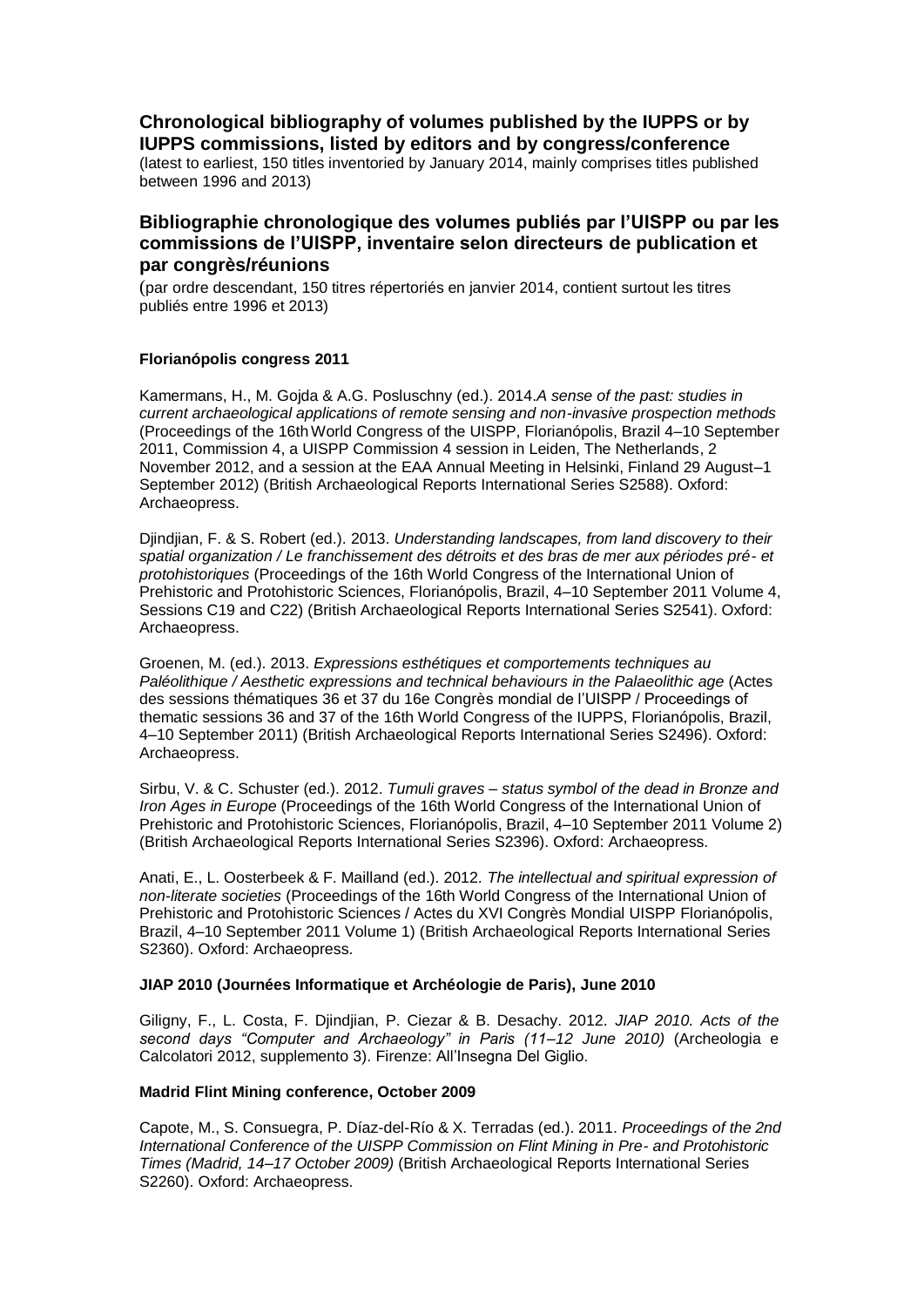## **UISPP Commission IV conference in Budapest, June 2009**

Biro, K. (ed.) 2010. *Quantitative methods for the challenges in 21st century. Archaeology. Conference of the UISPP Commission 4, Budapest, 5–6 June 2009* (Archeologia e Calcolatori 21). Firenze: All'Insegna Del Giglio.

## **Articles by members of the UISPP Commission IV, 2009**

de Beaune, S.A., F.L. Coolidge & T. Wynn (ed.) 2009. *Cognitive archaeology and human evolution*: Cambridge: Cambridge University Press.

## **JIAP 2008 (Journées Informatique et Archéologie de Paris), June 2008**

Djindjian F., H. Noizet, L. Costa & F. Pouget (ed.). 2008: *Webmapping in the historical and archaeological sciences* (Archeologia e Calcolatori 19). Firenze: All'insegna Del Giglio. Available at: http://soi.cnr.it/archcalc/indice/PDF19/1\_Djindjian.pdf.

## **Lisbon congress 2006**

Oosterbeek, L. & C. Fidalgo (ed.). 2011. *Miscellania: Proceedings of the 15th UISPP World Congress (Lisbon, 4–9 September 2006) / Actes du XV Congrès Mondial (Lisbonne, 4–9 septembre 2006)* Volume 47 (British Archaeological Reports International Series S2224). Oxford: Archaeopress.

Fidalgo, C. & L. Oosterbeek (ed.). 2010b. *Proceedings of the 15th UISPP World Congress (Lisbon, 4–9 September 2006) / Actes du XV Congrès Mondial (Lisbonne, 4–9 septembre 2006)* Volume 36 (British Archaeological Reports International Series S2124). Oxford: Archaeopress.

Mateus, J.E. & P. Queiroz (ed.). 2010. *Session C11: Ancient cultural landscapes in South Europe – their ecological setting and evolution* (Proceedings of the 15th UISPP World Congress Lisbon, 4–9 September 2006 / Actes du XV Congrès Mondial Lisbonne, 4–9 septembre 2006 Volume 36) (British Archaeological Reports International Series S2124). Oxford: Archaeopress.

Buarque, A. (ed.). 2010. *Session C22: Gardeners from South America* (Proceedings of the 15th UISPP World Congress Lisbon, 4–9 September 2006 / Actes du XV Congrès Mondial Lisbonne, 4–9 septembre 2006 Volume 36) (British Archaeological Reports International Series S2124). Oxford: Archaeopress.

Cruz, A.R. (ed.). 2010. *Session S04: Agro-pastoralism and early metallurgy sessions*. (Proceedings of the 15th UISPP World Congress Lisbon, 4–9 September 2006 / Actes du XV Congrès Mondial Lisbonne, 4–9 septembre 2006 Volume 36) (British Archaeological Reports International Series S2124). Oxford: Archaeopress.

Valera, A.C. & L. Shaw Evangelista (ed.). 2010. *Session WS29: The idea of enclosure in recent Iberian prehistory* (Proceedings of the 15th UISPP World Congress Lisbon, 4–9 September 2006 / Actes du XV Congrès Mondial Lisbonne, 4–9 septembre 2006 Volume 36) (British Archaeological Reports International Series S2124). Oxford: Archaeopress.

Carozza, L., D. Galop, M. Magny & J. Guilaine (ed.). 2010. *Session C88: Rythmes et causalités des dynamiques de l'anthropisation en Europe entre 6500 et 500 BC: hypothèses socio-culturelles et/ou climatiques* (Proceedings of the 15th UISPP World Congress Lisbon, 4–9 September 2006 / Actes du XV Congrès Mondial Lisbonne, 4–9 Septembre 2006 Volume 36) (British Archaeological Reports International Series S2124). Oxford: Archaeopress.

Calado, D., M. Baldia & M. Boulanger (ed.)*.* 2010b. *Session C68 (Part II): Monumental questions: prehistoric megaliths, mounds, and enclosures* (Proceedings of the 15th UISPP World Congress Lisbon, 4–9 September 2006 / Actes du XV Congrès Mondial Lisbonne, 4–9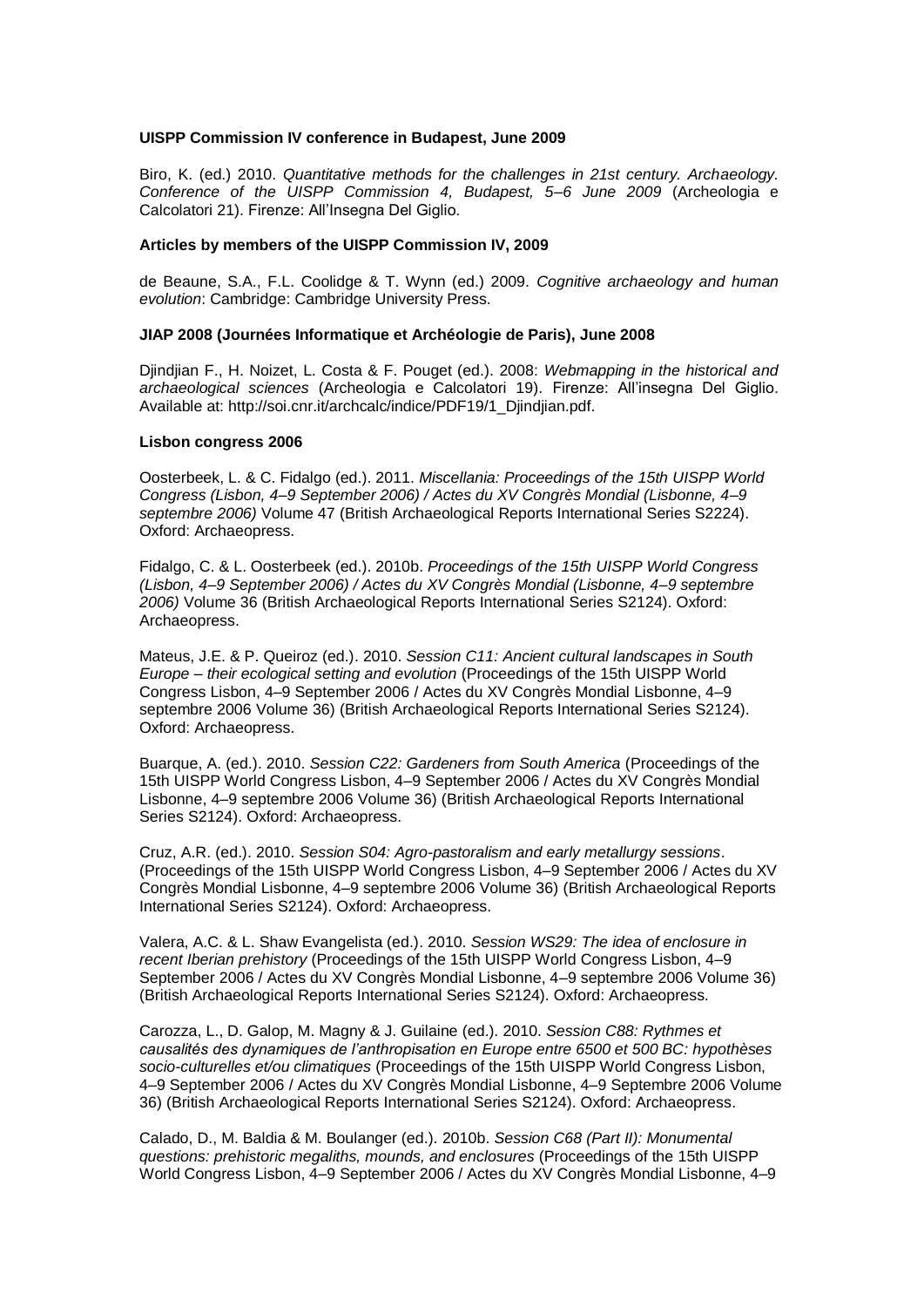septembre 2006 Volume 8) (British Archaeological Reports International Series S2123). Oxford: Archaeopress.

Calado, D., M. Baldia & M. Boulanger (ed.)*.* 2010a. *Session C68 (Part I): Monumental questions: prehistoric megaliths, mounds, and enclosures* (Proceedings of the 15th UISPP World Congress Lisbon, 4–9 September 2006 / Actes du XV Congrès Mondial Lisbonne, 4–9 septembre 2006 Volume 7) (British Archaeological Reports International Series S2122). Oxford: Archaeopress.

Fidalgo, C. & L. Oosterbeek (ed.). 2010a. *Proceedings of the 15th UISPP World Congress (Lisbon, 4–9 September 2006) / Actes du XV Congrès Mondial (Lisbonne, 4–9 septembre 2006)* Volume 35 (British Archaeological Reports International Series S2108). Oxford: Archaeopress.

Groenen, M. & D. Martens (ed.). 2010. *Session C74: Methods of art history tested against prehistory* (Proceedings of the 15th UISPP World Congress Lisbon, 4–9 September 2006 / Actes du XV Congrès Mondial Lisbonne, 4–9 septembre 2006 Volume 35) (British Archaeological Reports International Series S2108). Oxford: Archaeopress.

Kolber, J., J. Clegg & A. Distel (ed.). 2010. *Session C81: Spirals and circular forms: the most common rock art in the world?* (Proceedings of the 15th UISPP World Congress Lisbon, 4–9 September 2006 / Actes du XV Congrès Mondial Lisbonne, 4–9 septembre 2006 Volume 35) (British Archaeological Reports International Series S2108). Oxford: Archaeopress.

Sharpe, K. & J. Clottes (ed.). 2010. *Session C85: European cave art* (Proceedings of the 15th UISPP World Congress Lisbon, 4–9 September 2006 / Actes du XV Congrès Mondial Lisbonne, 4–9 septembre 2006 Volume 35) (British Archaeological Reports International Series S2108). Oxford: Archaeopress.

Simões Abreu, M. (ed.). 2010. *Session S02: Euro-Mediterranean rock art studies* (Proceedings of the 15th UISPP World Congress Lisbon, 4–9 September 2006 / Actes du XV Congrès Mondial Lisbonne, 4–9 septembre 2006 Volume 35) (British Archaeological Reports International Series S2108). Oxford: Archaeopress.

Kumar, G. & R. Bednarik (ed.). 2010. *Session S07: Global state of the art* (Proceedings of the 15th UISPP World Congress Lisbon, 4–9 September 2006 / Actes du XV Congrès Mondial Lisbonne, 4–9 septembre 2006 Volume 35) (British Archaeological Reports International Series S2108). Oxford: Archaeopress.

Keyser, J. & M. Greer (ed.). 2010. *Session WS37: Current state of North American rock art* (Proceedings of the 15th UISPP World Congress Lisbon, 4–9 September 2006 / Actes du XV Congrès Mondial Lisbonne, 4–9 septembre 2006 Volume 35) (British Archaeological Reports International Series S2108). Oxford: Archaeopress.

Gheorgiu, D, (ed.). 2010. *Session C35: Neolithic and Chalcolithic architecture in Eurasia: building techniques and spatial organisation* (Proceedings of the 15th UISPP World Congress Lisbon, 4–9 September 2006 / Actes du XV Congrès Mondial Lisbonne, 4–9 septembre 2006 Volume 48) (British Archaeological Reports International Series S2097). Oxford: Archaeopress.

Oosterbeek, L. (ed.). 2010. *Proceedings of the 15th UISPP World Congress (Lisbon, 4–9 September 2006) / Actes du XV Congrès Mondial (Lisbonne, 4–9 septembre 2006)* Volume 34 (British Archaeological Reports International Series S2083). Oxford: Archaeopress.

Funari, P.P., N. Oliveira, A. Zarankin, X. Senatore & L. Dominguez (ed.). 2010. *Session C32: Contemporary issues in Historical Archaeology* (Proceedings of the 15th UISPP World Congress Lisbon, 4–9 September 200) / Actes du XV Congrès Mondial Lisbonne, 4–9 septembre 2006 Volume 34) (British Archaeological Reports International Series S2083). Oxford: Archaeopress.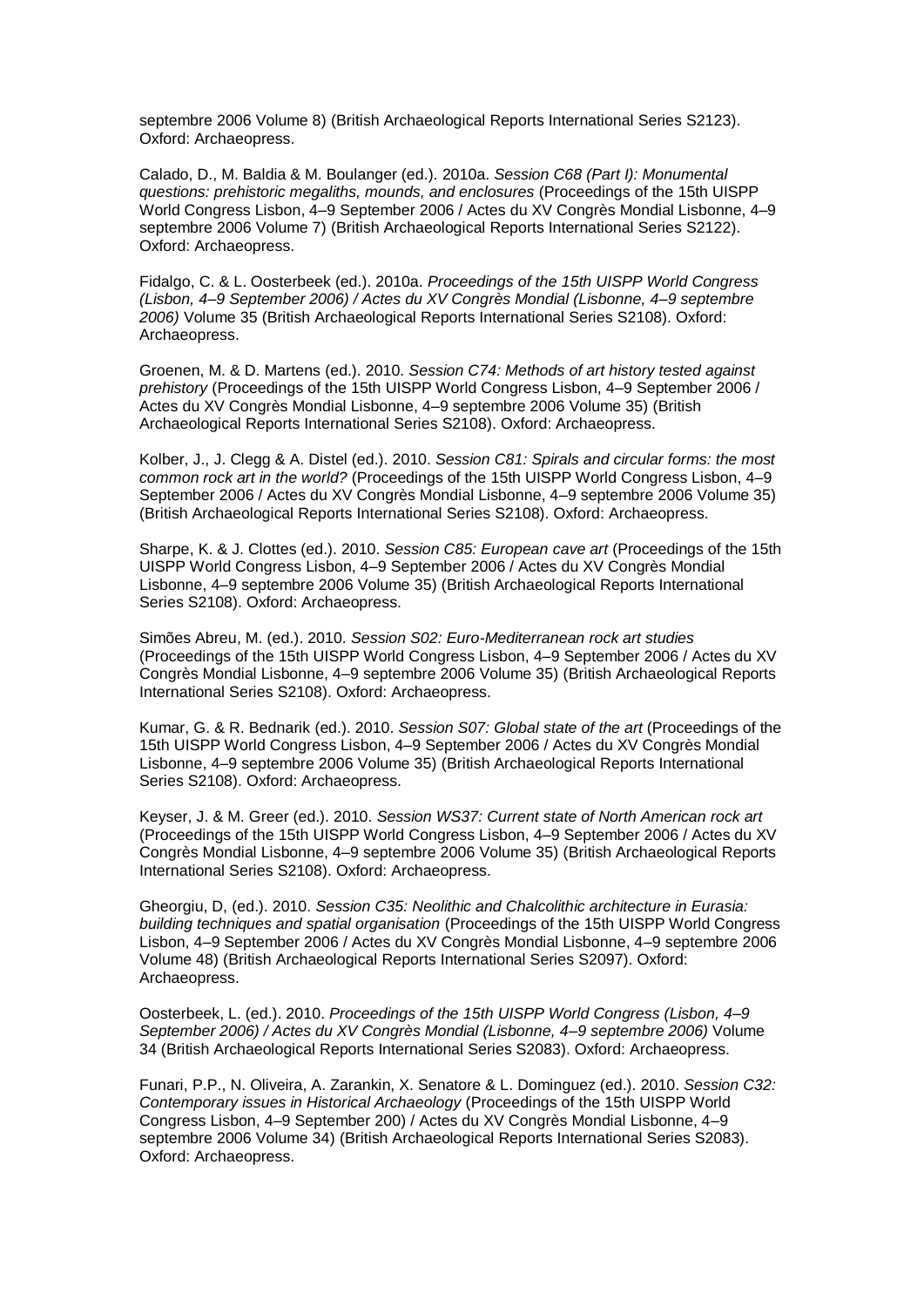Bernardes, J.P. (ed.). 2010. *Session C55: Romanization and indigenous societies: rhythms, ruptures and continuities* (Proceedings of the 15th UISPP World Congress Lisbon, 4–9 September 200) / Actes du XV Congrès Mondial Lisbonne, 4–9 septembre 2006 Volume 34) (British Archaeological Reports International Series S2083). Oxford: Archaeopress.

Vergara Cerqueira, F. & L. Peixoto (ed.). 2010. *Session S01: History, archaeology and society* (Proceedings of the 15th UISPP World Congress Lisbon, 4–9 September 200) / Actes du XV Congrès Mondial Lisbonne, 4–9 septembre 2006 Volume 34) (British Archaeological Reports International Series S2083). Oxford: Archaeopress.

Vergara Cerqueira; F., L. Caron & T. Waegeman (ed.). 2010. *Session WS07: Public archaeology* (Proceedings of the 15th UISPP World Congress Lisbon, 4–9 September 200) / Actes du XV Congrès Mondial Lisbonne, 4–9 septembre 2006 Volume 34) (British Archaeological Reports International Series S2083). Oxford: Archaeopress.

Bettencourt, A.M.S., M.J. Sanches, L.B. Alves & R. Fábregas Valcarce (ed.). 2010. *Conceptualising space and place:* o*n the role of agency, memory and identity in the construction of space from the Upper Palaeolithic to the Iron Age in Europe (Proceedings of* the 15th UISPP World Congress Lisbon, 4–9 September 2006 Volume 41) (British Archaeological Reports International Series S2058). Oxford: Archaeopress.

Pétillon, J.-M., M.-H. Dias-Meirinho, P. Catellain, M. Honegger, C. Normand & N. Valdeyro (ed.). 2009. *Projectile weapon elements from the upper Palaeolithic to the Neolithic*  (Proceedings of the 15th World Congress of the UISPP Lisbon, 4–9 September 2006, Session C83) (*Palethnologie/Palethnology* 2009/1. Available at [https://www.academia.edu/1277351/Projectile\\_weapon\\_elements\\_from\\_the\\_Upper\\_Palaeolit](https://www.academia.edu/1277351/Projectile_weapon_elements_from_the_Upper_Palaeolithic_to_the_Neolithic)\_ [hic\\_to\\_the\\_Neolithic](https://www.academia.edu/1277351/Projectile_weapon_elements_from_the_Upper_Palaeolithic_to_the_Neolithic)

Babes, M. & Kaeser, M.-A. (ed.). 2009. *Archaeologists without boundaries: towards a history of international archaeological congresses (1866-2006) / Archéologues sans frontières: pour une histoire des congrès archéologiques internationaux (1866–2006)* (Proceedings of the 15th UISPP World Congress Lisbon, 4–9 September 2006 Volume 46) (British Archaeological Reports International Series S2046). Oxford: Archaeopress.

Cavulli, F., M.I. Prudêncio & M.I. Dias (ed.). 2009. *Defining a methodological approach to interpret structural evidence* and *Archaeometry* (Proceedings of the 15th UISPP World Congress Lisbon, 4–9 September 2006 Volume 32) (British Archaeological Reports International Series S2045). Oxford: Archaeopress.

Cavulli, F. (ed.). 2009. *Session WS28: Defining a methodological approach to interpret structural evidence* (Proceedings of the 15th UISPP World Congress Lisbon, 4–9 September 2006 Volume 32) (British Archaeological Reports International Series S2045). Oxford: Archaeopress.

Prudêncio, M.I. & M.I. Dias (ed.). 2009. *Sessions C69, C70 and C71: Archaeometry* (Proceedings of the 15th UISPP World Congress Lisbon, 4–9 September 2006 Volume 32) (British Archaeological Reports International Series S2045). Oxford: Archaeopress.

Fontana, L., A. Bridault & F.-X. Chauvière (ed.). 2009. *In search of total animal exploitation: case studies from the Upper Palaeolithic and Mesolithic* (Proceedings of the 15th UISPP World Congress Lisbon, 4–9 September 2006 Volume 42, Session C61) (British Archaeological Reports International Series S2040). Oxford: John & Erica Hedges.

Velho, A. & H. Kamermans (ed.). 2009. *Technology and methodology for archaeological practice: practical applications for the reconstruction of the past / Technologie et méthodologie pour la pratique en archéologie: applications pratiques pour la reconstruction du passé* (Proceedings of the 15th UISPP World Congress Lisbon, 4–9 September 2006 Volume 37, Session C04) (British Archaeological Reports International Series S2029). Oxford: Archaeopress.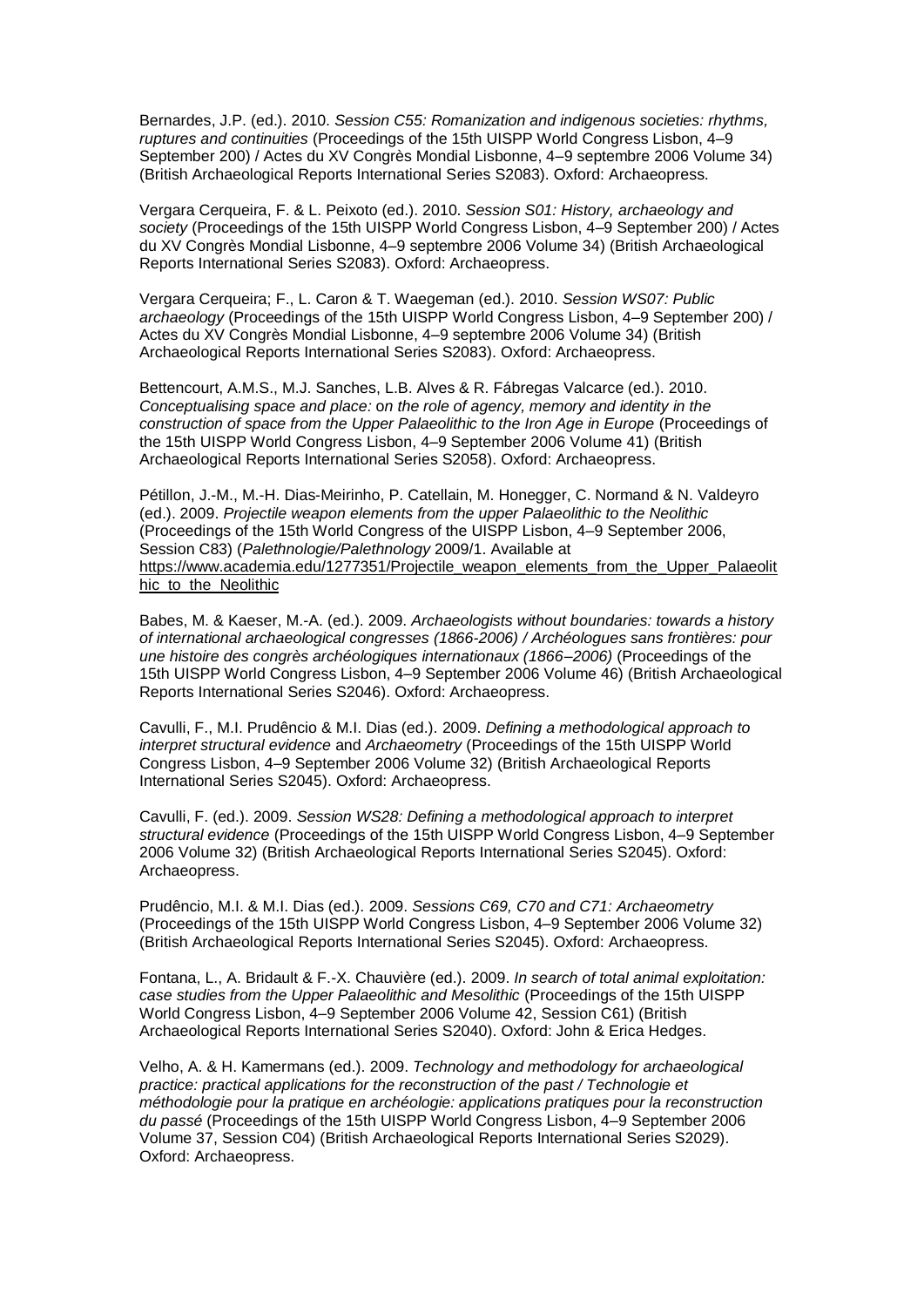Seglie, D, M. Otte, L. Oosterbeek & L Remacle (ed.). 2009. *Prehistoric art: signs, symbols, myth, ideology* (Proceedings of the 15th UISPP World Congress Lisbon, 4–9 September 2006 Volume 27, Session C26) (British Archaeological Reports International Series S2028). Oxford: Archaeopress.

Crubézy, E. *et al.* (ed.). 2009. *Humans: evolution and environment* (Proceedings of the 15th UISPP World Congress Lisbon, 4–9 September 2006 Volume 22, Sessions C06, C08, C14, C62 and WS32) (British Archaeological Reports International Series S2026). Oxford: Archaeopress.

Djindjian, F. & L. Oosterbeek (ed.). 2009 *Symbolic spaces in prehistoric art: territories, travels and site locations* (Proceedings of the 15th World Congress UISPP Lisbon, 4–9 September 2006 Volume 40, Session C28) (British Archaeological Reports International Series S1999). Oxford: Archaeopress.

Grimaldi, S. & S. Cura (ed.). 2009. *Technological analysis on quartzite exploitation* (Proceedings of the XV World Congress UISPP Lisbon, 4–9 September 2006 Volume 39, Session WS15) (British Archaeological Reports International Series S1998). Oxford: Archaeopress.

Dimitriadis, G., D. Seglie & G.Munoz (ed.). 2009. *Rock art and museum* (Proceedings of the 15th World Congress UISPP Lisbon, 4–-9 September 2006 Volume 30, Session WS19) (British Archaeological Reports International Series S1997). Oxford: Archaeopress.

Poggiani-Keller, R., G. Dimitriadis, F. Coimbra, C. Liborio & M.G. Ruggiero (ed.). 2009. *Rock art data base: new methods and guidelines in archiving and cataloguing* (Proceedings of the 15th World Congress UISPP Lisbon, 4–9 September 2006 Volume 29, Session WS20) (British Archaeological Reports International Series S1996). Oxford: Archaeopress.

Otte, M., F. Biglari & J. Jaubert (ed.). 2009. *Iran Palaeolithic / Le Paléolithique d'Iran*  (Proceedings of the 15th World Congress UISPP Lisbon, 4–9 September 2006 Volume 28) (British Archaeological Reports International Series S1968). Oxford: Archaeopress.

Midgley, M.S. (ed.). 2009 *Antiquarians at the megaliths* (Proceedings of the 15th World Congress UISPP Lisbon, 4–9 September 2006 Volume 38) (British Archaeological Reports International Series S1956). Oxford: Archaeopress.

Sternke, F., L. Eigeland & L.-J. Costa (ed). 2009. *Non-flint raw material use in prehistory: old prejudices and new directions / L'utilisation préhistorique de matières premières lithiques alternatives : anciens préjugés, nouvelles perspectives* (Proceedings of the 15th World Congress UISPP Lisbon, 4–9 September 2006 Volume 11, Session C77) (British Archaeological Reports International Series S1939). Oxford: Archaeopress.

Djindjian, F., J. Kozlowski & N. Bicho (ed.). 2009. *Le concept de territoires dans le Paléolithique supérieur européen* (Proceedings of the 15th World Congress UISPP Lisbon, 4– 9 September 2006 Volume 3, Session C16) (British Archaeological Reports International Series S1938). Oxford: Archaeopress.

Ranjana Ray, R. & V. Jayaswal (ed.). 2009. *Status of prehistoric studies in the twenty first century in India / Etat de l'art d'études préhistoriques au XXie siècle en Inde* (Proceedings of the 15th World Congress UISPP Lisbon, 4–9 September 2006 Volume 1, Session C01) (British Archaeological Reports International Series S1924). Oxford: Archaeopress.

Scarre, C. (ed.). 2009. *Megalithic quarrying: sourcing, extracting and manipulating the stones*  (Proceedings of the 15th World Congress UISPP Lisbon, 4–9 September 2006 Volume 31, Session WS02) (British Archaeological Reports International Series S1923). Oxford: Archaeopress.

Muscio, H.J. & G.E.J. López (ed.). 2009. *Theoretical and methodological issues in evolutionary archaeology: toward an unified Darwinian paradigm / / Questions théorétiques et*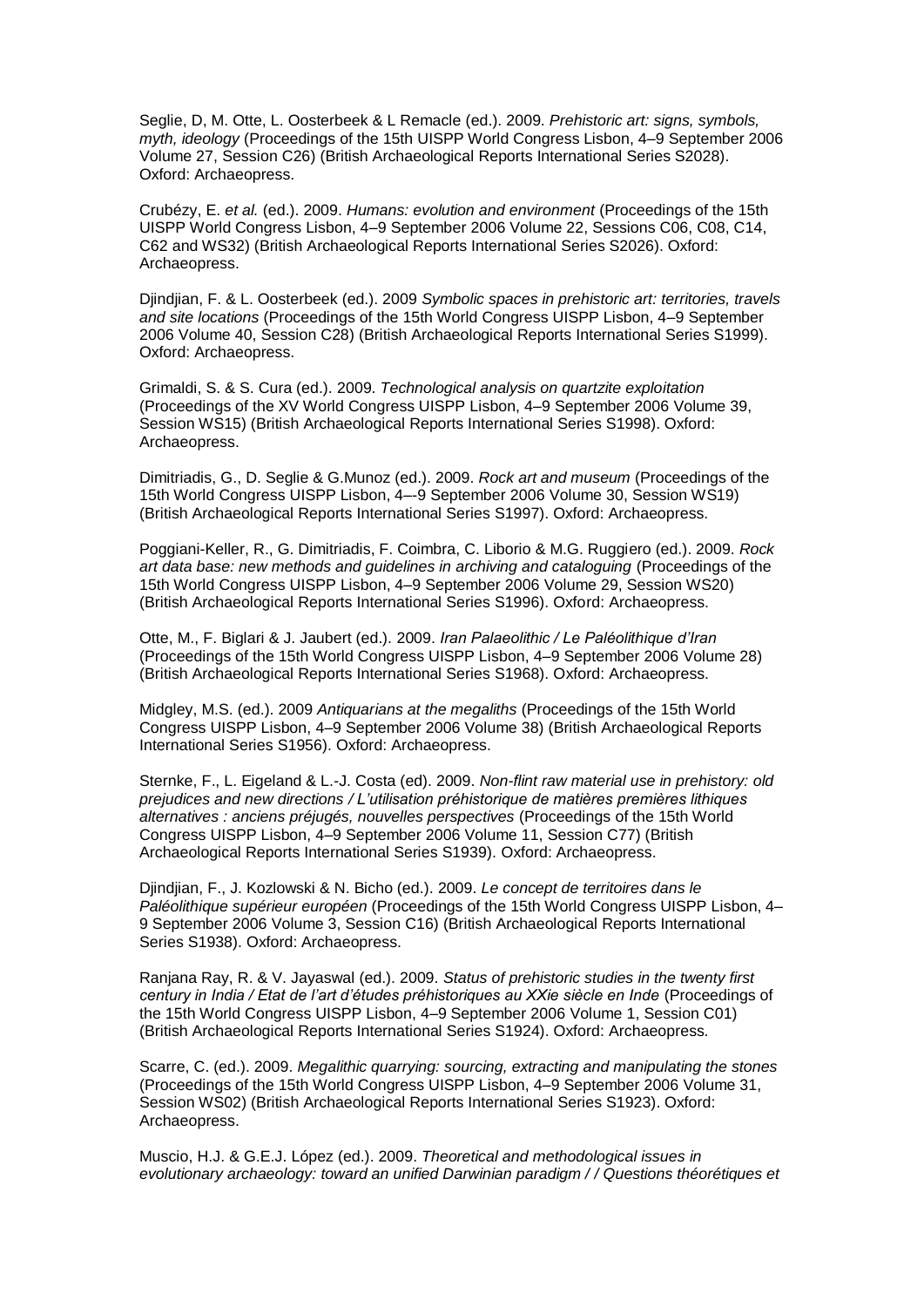*méthodologiques en archéologie évolutive: vers un paradigme Darwinien unifié* (Proceedings of the 15th World Congress UISPP (Lisbon, 4–9 September 2006 Volume 20) (British Archaeological Reports International Series S1915). Oxford: Archaeopress.

Théry-Parisot, I., S. Costamagno & A. (ed.). 2009. *Gestion des combustibles au Paléolithique et au Mésolithique : nouveaux outils, nouvelles interprétations / Fuel management during the Palaeolithic and Mesolithic periods: new tools, new interpretations* (Proceedings of the 15th World Congress UISPP Lisbon, 4–9 September 2006 Volume 13) (British Archaeological Reports International Series S1914). Oxford: Archaeopress.

Grimaldi, S. & T. Perrin (ed.). 2008. *Mountain environments in prehistoric Europe: settlement and mobility strategies from Palaeolithic to the Early Bronze Age* (Proceedings of the 15th World Congress UISPP Lisbon, 4–9 September 2006 Volume 26, Session C31) (British Archaeological Reports International Series S1885). Oxford: Archaeopress.

Anati, E. (ed.). 2008. *Prehistoric art and ideology* (Proceedings of the 15th World Congress UISPP Lisbon, 4–9 September 2006 Volume 16, Session C27) (British Archaeological Reports International Series S1872). Oxford: Archaeopress.

Brandherm, D. & M. Trachsel (ed.). 2008. *A new dawn for the Dark Age? Shifting paradigms in Mediterranean Iron Age chronology / L'âge obscur se fait-il jour de nouveau? Les paradigmes changeants de la chronologie de l'âge du Fer en Méditerranée* (Proceedings of the 15th World Congress UISPP Lisbon, 4–9 September 2006 Volume 9, Session C53) (British Archaeological Reports International Series S1871). Oxford: Archaeopress.

Diniz, M. (ed.). 2008. *The Early Neolithic in the Iberian Peninsula: regional and transregional components / Le Néolithique ancien dans la Péninsule Ibérique: les éléments regionaux et transregionaux* (Proceedings of the 15th World Congress UISPP Lisbon, 4–9 September 2006 Volume 18) (British Archaeological Reports International Series S1857). Oxford: Archaeopress.

Bacvarov, K. (ed.). 2008. *Babies reborn: infant/child burials in pre- and protohistory*  (Proceedings of the 15th World Congress UISPP Lisbon, 4–9 September 2006 Volume 24, Session WS26) (British Archaeological Reports International Series S1832). Oxford: Archaeopress.

Aubry, Th., F. Almeida, A.C. Araújo & M. Tiffagom (ed.). 2008. *Space and time: which diachronies, which synchronies, which scales? Typology vs technology* (Proceedings of the 15th World Congress UISPP Lisbon, 4–9 September 2006 Volume 21, Sessions C64 and C65) (British Archaeological Reports International Series S1831). Oxford: Archaeopress.

Darlas, A. & D. Mihailović (ed.). 2008. *The Palaeolithic of the Balkans* (Proceedings of the 15th World Congress UISPP Lisbon, 4–9 September 2006 Volume 17, Session C33) (British Archaeological Reports International Series S1819). Oxford: Archaeopress.

Heyd, Th. & J. Clegg (ed.). 2008. *Aesthetics and Rock Art III symposium* (Proceedings of the 15th World Congress UISPP Lisbon, 4–9 September 2006 Volume 10, Session C73) (British Archaeological Reports International Series S1818). Oxford: Archaeopress.

Bednarik, R.G. & D. Hodgston (ed.). *Pleistocene palaeoart of the World* (Proceedings of the 15th World Congress UISPP Lisbon, 4–9 September 2006 Volume 19, Session C80) (British Archaeological Reports International Series S1804). Oxford: Archaeopress.

Coimbra, F. & L. Dubal (ed.). 2008. *Symbolism in rock art* (Proceedings of the 15th World Congress UISPP Lisbon, 4–9 September 2006 Volume 25, Session WS34) (British Archaeological Reports International Series S1793). Oxford: Archaeopress.

Coimbra, F. & G. Dimitriadis (ed.). 2008. *Cognitive archaeology as symbolic archaeology*  (Proceedings of the 15th World Congress UISPP Lisbon, 4–9 September 2006 Volume 23) (British Archaeological Reports International Series S1737). Oxford: Archaeopress.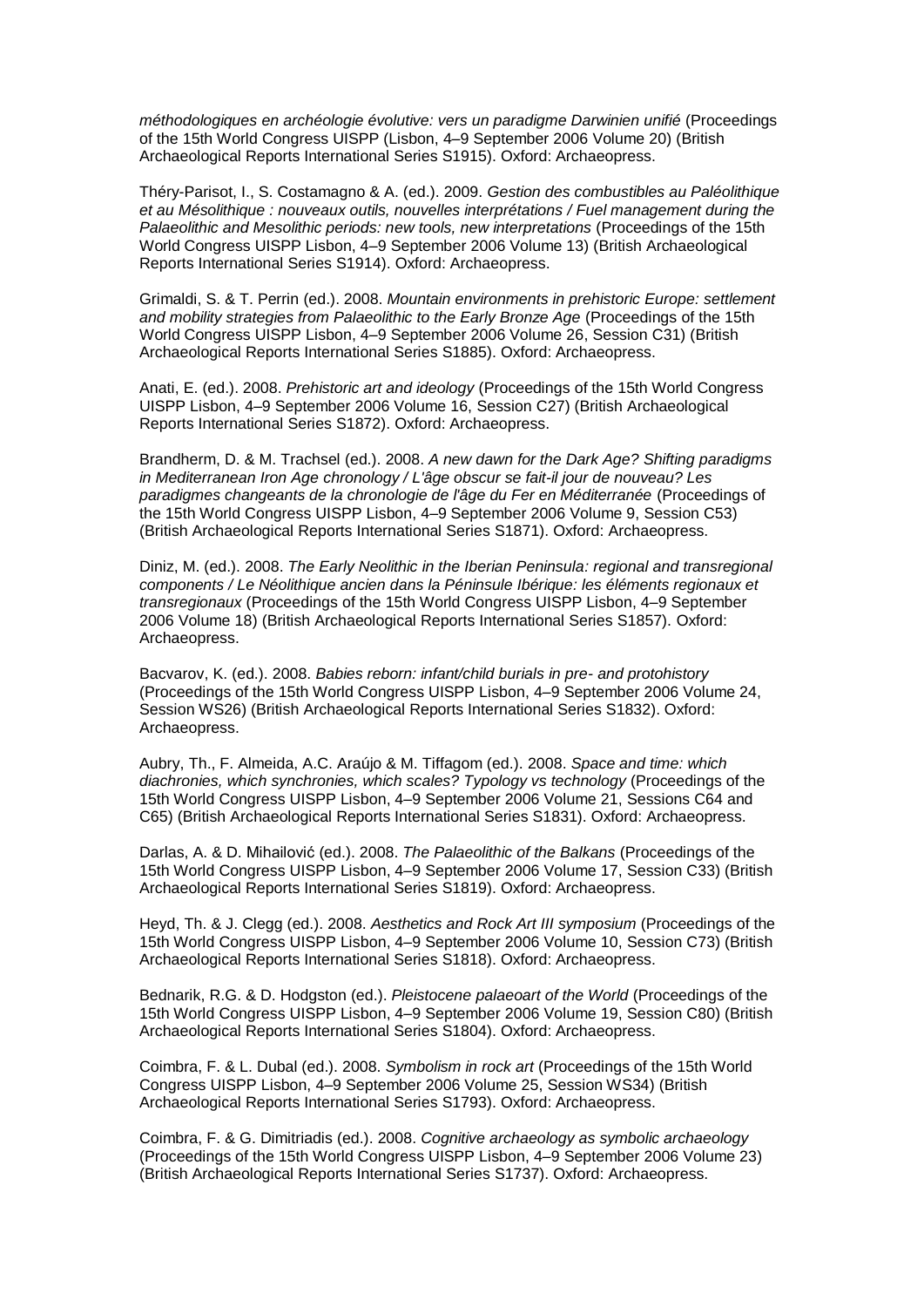Kozlowski, J.K. & M. Nowak (ed.). 2008. *Mesolithic/Neolithic interactions in the Balkans and in the Middle Danube Basin* (Proceedings of the 15th World Congress UISPP Lisbon, 4–9 September 2006 Volume 6) (British Archaeological Reports International Series S1726). Oxford: Archaeopress.

Moncel, M.-H., A.-M. Moigne, M. Arzarello & C. Peretto (ed.). 2008. *Aires d'approvisionnement en matières premières et aires d'approvisionnement en ressources alimentaires : approche intégrée des comportements / Raw material supply areas and food supply areas: integrated approach of the behaviours* (Proceedings of the 15th World Congress UISPP Lisbon, 4–9 September 2006 Volume 5, Session WS23) (British Archaeological Reports International Series S1725). Oxford: Archaeopress.

Whallon, R. (ed.). 2007. *Late Paleolithic environments and cultural relations around the Adriatic / Environnements du Paléolithique final et rapports culturels autour de l'Adriatique* (Proceedings of the 15th World Congress UISPP Lisbon, 4–9 September 2006 Volume 4) (British Archaeological Reports International Series S1716). Oxford: Archaeopress.

Kornfeld, M., S. Vasil'ev & L. Miotti (ed.). 2007. *On shelter's ledge: histories, theories and methods of rockshelter research /Près du bord d'un abri: Les histories, théories et méthodes de recherches sur les abris sous roche* (Proceedings of the 15th World Congress UISPP Lisbon, 4–9 September 2006 Volume 14, Session C54) (British Archaeological Reports International Series S1655). Oxford: Archaeopress.

## **Liège congress 2001**

Secrétariat du Congrès (ed.). 2006. *Préhistoire de l'Amérique / American Prehistory. Session C17.1: Change in the Andes: origins of social complexity, pastoralism and agriculture* (Acts of the 14th UISPP Congress, University of Liège, Belgium, 2–8 September 2001 Section 17) (British Archaeological Reports International Series S1524). Oxford: Archaeopress.

Secrétariat du Congrès (ed.). 2006. *Préhistoire de l'Asie et de l'Océanie / Asian and Oceanic Prehistory* **(**Acts of the 14th UISPP Congress, University of Liège, Belgium, 2–8 September 2001, Section 16) (British Archaeological Reports International Series S1523). Oxford: Archaeopress.

Secrétariat du Congrès (ed.). 2006. *Préhistoire en Afrique / African Prehistory* (Acts of the 14th UISPP Congress, University of Liège, Belgium, 2–8 September 2001) British Archaeological Reports International Series S1522). Oxford: Archaeopress. **AVAILABLE AS PDF DOWNLOAD ONLY.**

Rodriguez Casal, A.A. (ed.). 2006. *Le mégalithisme atlantique / The Atlantic megaliths* (Acts of the 14th UISPP Congress, University of Liège, Belgium, 2–8 September 2001*,* Colloque / Symposium 9.4) (British Archaeological Reports International Series S1521). Oxford: Archaeopress.

Guilaine, J. & P.-L. van Berg (ed.). 2006. *La Néolithisation / The Neolithisation process* (Acts of the 14th UISPP Congress, University of Liège, Belgium, 2–8 September 2001, Colloque / Symposium 9.2) (British Archaeological Reports International Series S1520). Oxford: Archaeopress. **AVAILABLE AS PDF DOWNLOAD ONLY.**

Le Brun-Ricalens, F., J.G. Bordes & F Bon (ed.). 2005. *Productions lamellaires attribuées à l'Aurignacien :chaînes opératoires et perspectives technoculturelles* (Actes du XIVe Congrès International de l'UISPP, Colloque C6.7). Luxembourg : Musée national d'histoire et d'art (ArchéoLogiques 1).

Secrétariat du Congrès (ed.). 2005. *Age du Fer en Europe / The Iron Age in Europe* (Acts of the 14th UISPP Congress, University of Liège, Belgium, 2–8 September 2001, Section 12, General sessions and posters) (British Archaeological Reports International Series S1378). Oxford: Archaeopress.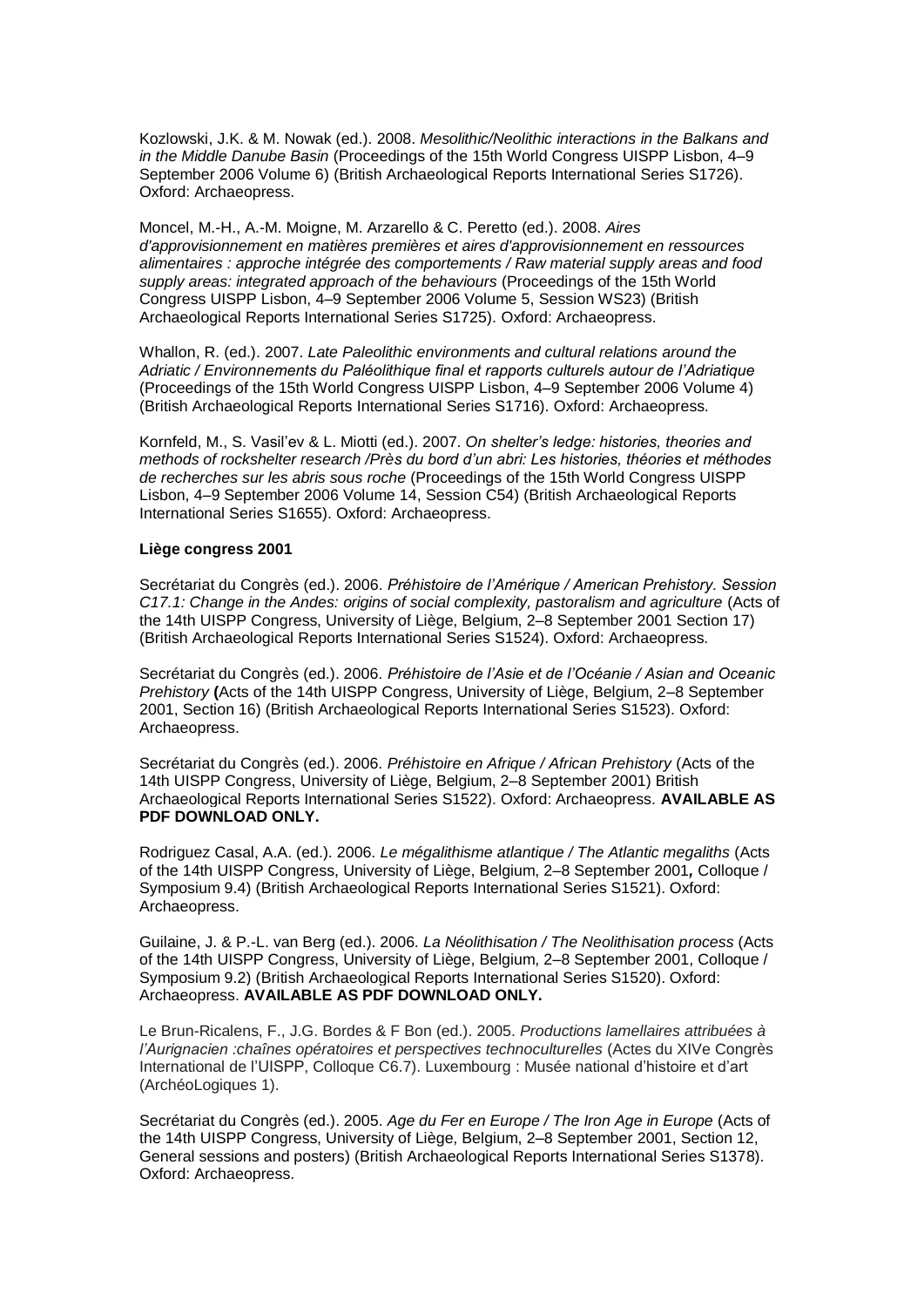Terradas, X. (ed.). 2005. *L'outillage lithique en contextes ethnoarchéologiques / Lithic toolkits in ethnoarchaeological contexts* (Acts of the 14th UISPP Congress, University of Liège, Belgium, 2–8 September 2001, Colloque / Symposium 1.4) (British Archaeological Reports International Series S1370). Oxford: Archaeopress. **AVAILABLE AS PDF DOWNLOAD ONLY.**

Secrétariat du Congrès (ed.). 2005. *Archéologie et histoire du moyen âge / Archaeology and history of the Middle Ages* (Acts of the 14th UISPP Congress, University of Liège, Belgium, 2– 8 September 2001, Section 14, General sessions and posters) (British Archaeological Reports International Series S1355). Oxford: Archaeopress.

Livingstone Smith, A., D. Bosquet & R. Martineau (ed.). 2005. *Pottery manufacturing processes: reconstitution and interpretation* (Acts of the 14th UISPP Congress, University of Liège, Belgium, 2–8 September 2001, Colloque/Symposium 2.1) (British Archaeological Reports International Series S1349). Oxford: Archaeopress.

Barich, B.E., Th. Tillet & K.H. Striedter (ed.). 2005. *Hunters vs. pastoralists in the Sahara: material culture and symbolic aspects* (Acts of the 14th UISPP Congress, University of Liège, Belgium, 2–8 September 2001, Colloque / Symposium 15.1) (British Archaeological Reports International Series S1338). Oxford: Archaeopress.

Secrétariat du Congrès (ed.). 2005. *The Bronze Age in Europe and the Mediterranean* (Acts of the 14th UISPP Congress, University of Liège, Belgium, 2–8 September 2001, Section 11, General sessions and posters) (British Archaeological Reports International Series S1337). Oxford: Archaeopress.

Secrétariat du Congrès (ed.). 2004. *Muséographie et société contemporaine / Museum studies and modern society* (Acts of the 14th UISPP Congress, University of Liège, Belgium, 2–8 September 2001, Section 18*,* The history of prehistoric and protohistoric research / Conservation, restauration, protection de l'art paléolithique, General sessions and posters) (British Archaeological Reports International Series S1313). Oxford: Archaeopress.

Secrétariat du Congrès (ed.). 2004. *Epoque romaine / The Roman age* (Acts of the 14th UISPP Congress, University of Liège, Belgium, 2–8 September 2001*,* Section 13, General sessions and posters) (British Archaeological Reports International Series S1312). Oxford: Archaeopress.

Secrétariat du Congrès (ed.). 2004. *Art du Paléolithique Supérieur et du Mésolithique : art rupestre, métaphysique, idéologie. Iconographie et mythe du Paléolithique à l'époque actuelle. Bilan des arts rupestres en Europe / Upper Palaeolithic and Mesolithic Art* (Acts of the 14th UISPP Congress, University of Liège, Belgium, 2–8 September 2001*,* Section 8, General sessions and posters) (British Archaeological Reports International Series S1311). Oxford: Archaeopress.

Secrétariat du Congrès (ed.). 2004. *Le Néolithique au Proche Orient et en Europe / The Neolithic in the Near East and Europe. L'âge du cuivre au Proche Orient et en Europe / The Copper Age in the Near East and Europe* (Acts of the 14th UISPP Congress, University of Liège, Belgium, 2–8 September 2001, Sections 9 and 10, *G*eneral sessions and posters) (British Archaeological Reports International Series S1303). Oxford: Archaeopress.

Secrétariat du Congrès (ed.). 2004. *Le Mésolithique / The Mesolithic. Landscape-use during the Final Palaeolithic and Mesolithic in NW-Europe. The formation of extensive sites and sitecomplexes. Late foragers and early farmers of the Lepenski Vir-Schela Cladovei culture in the Iron Gates Gorges. A metamorphosis of technolo*gy (Acts of the 14th UISPP Congress, University of Liège, Belgium, 2–8 September 2001, Section 7) (British Archaeological Reports International Series S1302). Oxford: Archaeopress.

Secrétariat du Congrès (ed.). 2004. *Premiers hommes et Paléolithique Inférieur / Human origins and the Lower Palaeolithic* (Acts of the 14th UISPP Congress, University of Liège,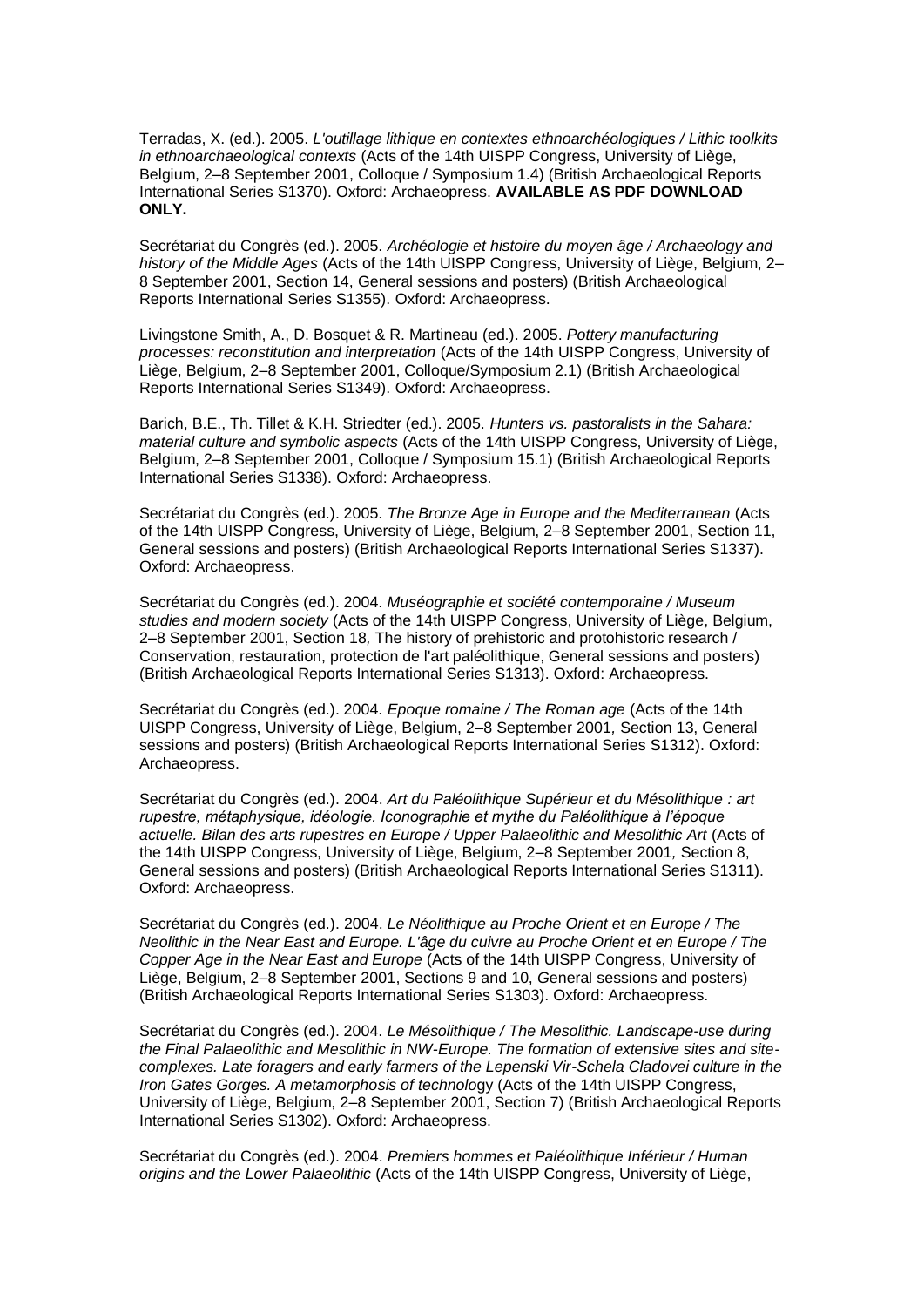Belgium, 2–8 September 2001, Section 4, General sessions and posters) (British Archaeological Reports International Series S1272). Oxford: Archaeopress.

Secrétariat du Congrès (ed.). 2004. *Paléoécologie / Paleoecology* (Acts of the 14th UISPP Congress, University of Liège, Belgium, 2–8 September 2001, Section 13, General sessions and posters) (British Archaeological Reports International Series S1271). Oxford: Archaeopress.

Secrétariat du Congrès (ed.). 2004. *Archéométrie / Archaeometry* (Acts of the 14th UISPP Congress, University of Liège, Belgium, 2–8 September 2001, Section 2, General sessions and posters) (British Archaeological Reports International Series S1270). Oxford: Archaeopress.

Secrétariat du Congrès (ed.). 2004. *Le Paléolithique Supérieur / The Upper Palaeolithic* (Acts of the 14th UISPP Congress, University of Liège, Belgium, 2–8 September 2001, Section 6*,*  General sessions and posters) (British Archaeological Reports International Series S1240). Oxford: Archaeopress.

Secrétariat du Congrès (ed.). 2004. *Le Paléolithique Moyen / The Middle Palaeolithic* (Acts of the 14th UISPP Congress, University of Liège, Belgium, 2–8 September 2001*,* Section 5, General sessions and posters) (British Archaeological Reports International Series S1239). Oxford: Archaeopress.

Burnez-Lanotte, L. (ed.). 2003. *Production and management of lithic materials in the European Linearbandkeramik* (Acts of the 14th UISPP Congress, University of Liège, Belgium, 2–8 September 2001, Colloque / Symposium 9.3) (British Archaeological Reports International Series S1200). Oxford: Archaeopress.

Giumlia-Mair, A. & F. Lo Schiavo (ed.). 2003. *Le problème de l'étain à l'origine de la métallurgie / The problem of early tin* (Acts of the 14th UISPP Congress, University of Liège, Belgium, 2–8 September 2001, Colloque / Symposium 11.2) (British Archaeological Reports International Series S1199). Oxford: Archaeopress.

Secrétariat du Congrès (ed.). 2003. *Théories et méthodes / Theory and methods* (Acts of the 14th UISPP Congress, University of Liège, Belgium, 2–8 September 2001, Section 1, General sessions and posters) (British Archaeological Reports International Series S1145). Oxford: Archaeopress.

Costamagno, S. & V. Laroulandie (ed.). 2003. *Mode de vie au Magdalénien: apports de l'archéozoologie / Zooarchaeological insights into Magdalenian lifeways* (Acts of the 14th UISPP Congress, University of Liège, Belgium, 2–8 September 2001, Colloque / Symposium 6.4) (British Archaeological Reports International Series S1144). Oxford: Archaeopress.

Gheorghiu, D. (ed.). 2003. *Chalcolithic and Early Bronze Age hydrostrategies* (Acts of the 14th UISPP Congress, University of Liège, Belgium, 2–8 September 2001, Colloques / Symposia C10.2) (British Archaeological Reports International Series S1123). Oxford: Archaeopress.

Vasil'ev, S.A., O. Soffer & J.. Kozlowski (ed.). 2003. *Perceived landscapes and built environments* (Acts of the 14th UISPP Congress, University of Liège, Belgium, 2–8 September 2001, Colloques / Symposia 6.2 & 6.5, The cultural geography of Late Palaeolithic Eurasia) (British Archaeological Reports International Series S1122). Oxford: Archaeopress.

Patou-Mathis, M. & H. Bocherens (ed.). 2003. *Le rôle de l'environnement dans les comportements des chasseurs-cueilleurs préhistoriques* (Acts of the 14th UISPP Congress, University of Liège, Belgium, 2–8 September 2001, Colloque / Symposium C3.1) (British Archaeological Reports International Series S1105). Oxford: Archaeopress.

Mafart, B. & H. Delingette (ed.). 2002. *Three-dimensional imaging in paleoanthropology and prehistoric archaeology* (Acts of the 14th UISPP Congress, University of Liège, Belgium, 2–8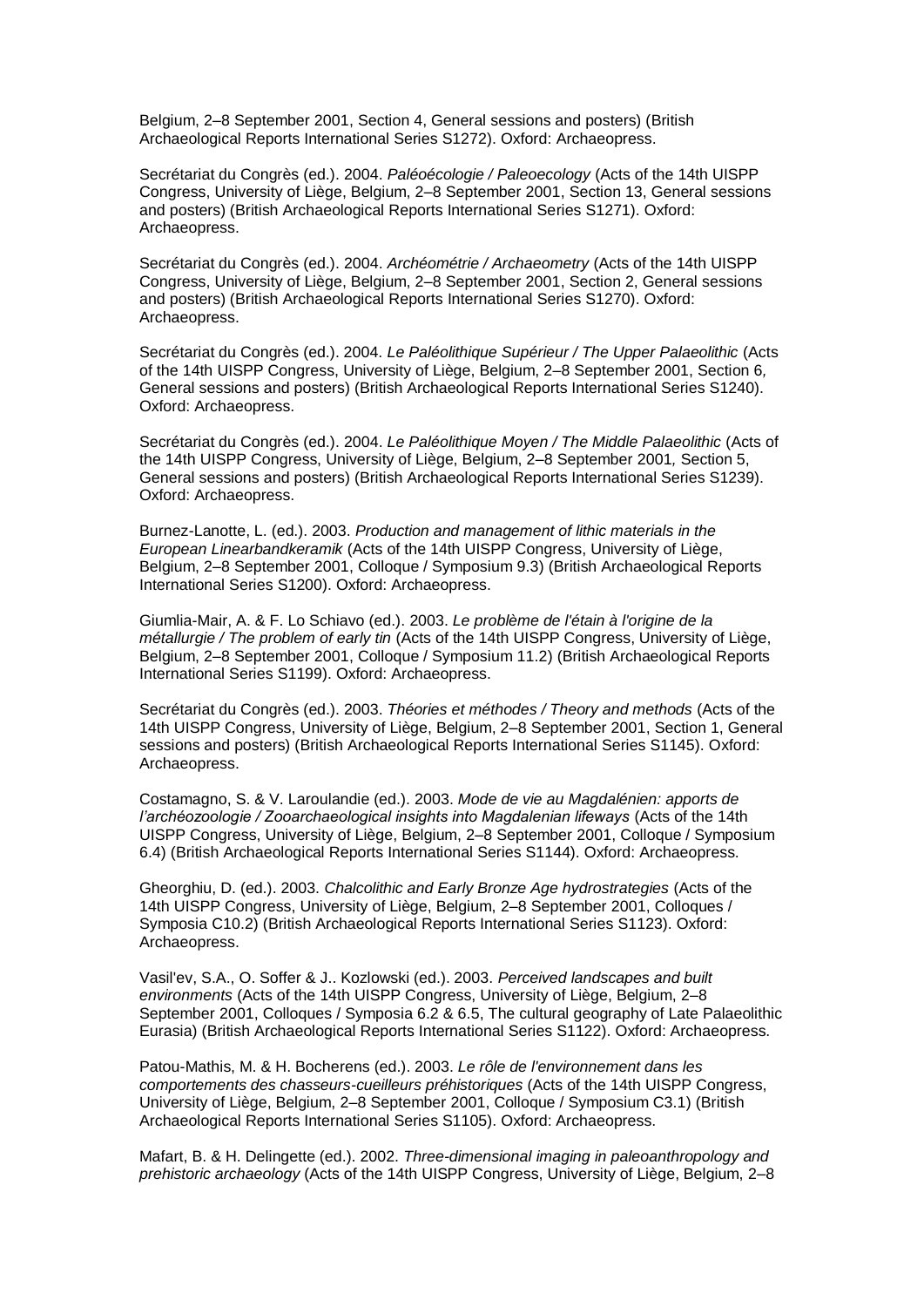September 2001 Colloque / Symposium 1.7) (British Archaeological Reports International Series S1049). Oxford: Archaeopress. AVAILABLE AS PDF DOWNLOAD ONLY.

Straus, L. (ed.). 2002. *The role of American archaeologists in the study of the European Upper Palaeolithic* (Acts of the 14th UISPP Congress, University of Liège, Belgium, 2–8 September 2001, Colloque / Symposium 6.6) (British Archaeological Reports International Series S1048). Oxford: Archaeopress.

Djindjian, F. & P. Moscati (ed.). 2002. *Proceedings of the Commission IV Symposia 1.3, 1.5, 1.8 & 1.10, 14th Congress of the International Union of Prehistoric and Protohistoric Sciences Liège, Belgium, September 2001* (Archeologia e Calcolatori 13). Firenze: All'Insegna Del Giglio.

## **Ljubljana 2000 conference CAA/UISPP**

Stancic, Z. & T. Veljanovski (ed.). 2001. *Computing archaeology for understanding the past – CAA 2000, Computer Applications and Quantitative Methods in Archaeology* (Proceedings of the 28th Conference of Computer Applications and Quantitative Methods in Archaeology [CAA] and the Union Internationale des Sciences Préhistoriques et Protohistoriques [UISPP, Commission 4], Ljubljana, April 2000) (British Archaeological Reports International Series S931). Oxford: Archaeopress. **AVAILABLE AS PDF DOWNLOAD ONLY.**

#### **UISPP Commission IV conference in Scottsdale, Arizona, November 1998**

Cowgill, G.L. & K.W. Kintigh (ed.). Forthcoming. *When archaeological problems demand quantitative methods* (UISPP Commission IV conference in Scottsdale, Arizona, November 1998).

## **Forlì congress 1996**

Di Lernia, S. & G. Manzi (ed.). 1998. *Before food production in North Africa: questions and tools dealing with resource exploration and population dynamics at 12,000–7000 bp* (13th International Congress of the Union of Prehistoric and Protohistoric Sciences, Forlì, Italy, 8– 14 September 1996). Forlì: A.B.A.C.O. Edizioni.

Milliken, S, & M. Peresani (ed.). 1998. *Lithic technology : from raw material procurement to tool production*(13th International Congress of the Union of Prehistoric and Protohistoric Sciences, Forlì, Italy, 8-14 September 1996, Workshop 12). Ferrara: Università degli Studi di Ferrara, Dipartimento di Scienze Geologiche e Paleontologiche.

Palma di Cesnola A. 1998. Il problema dell' origine del Gravettiano: commenti sul 12° Colloquio del Congresso UISPP, Forli, 1996. *Rivista di scienze preistoriche* 49: 379-394.

Johnson, I & M. North (ed.) 1997. *Archaeological applications of GIS* (Proceedings of the 13th UISPP Congress, Forli, Italy, September 1996, Colloquium 2). Electronic resource, CD. Sydney: Archaeological Computing Laboratory, University of Sydney.

Afanas'ev, G.E. et al (ed.). 1996. *The prehistory of Asia and Oceania* (13th International Congress of the Union of Prehistoric and Protohistoric Sciences, Forlì, Italy, 8-14 September 1996, Colloquia 31, 32 and 33). Forlì: A.B.A.C.O. Edizioni.

Andreoni, C., (?Anati, E.),C. Giunchi, C.Peretto & I. Zavatti (ed.). 1996. *Oltre la pietra : modelli e tecnologie per capire la preistoria* (13th International Congress of the Union of Prehistoric and Protohistoric Sciences, Forlì, Italy, 8–14 September 1996). Forlì: A.B.A.C.O. Edizioni.

Aumassip, G., J. Desmond Clark & F. Mori (ed.). 1996. *The prehistory of Africa* (13th International Congress of the Union of Prehistoric and Protohistoric Sciences, Forlì, Italy, 8– 14 September 1996, Colloquia 29 and 30). Forli: A.B.A.C.O. Edizioni.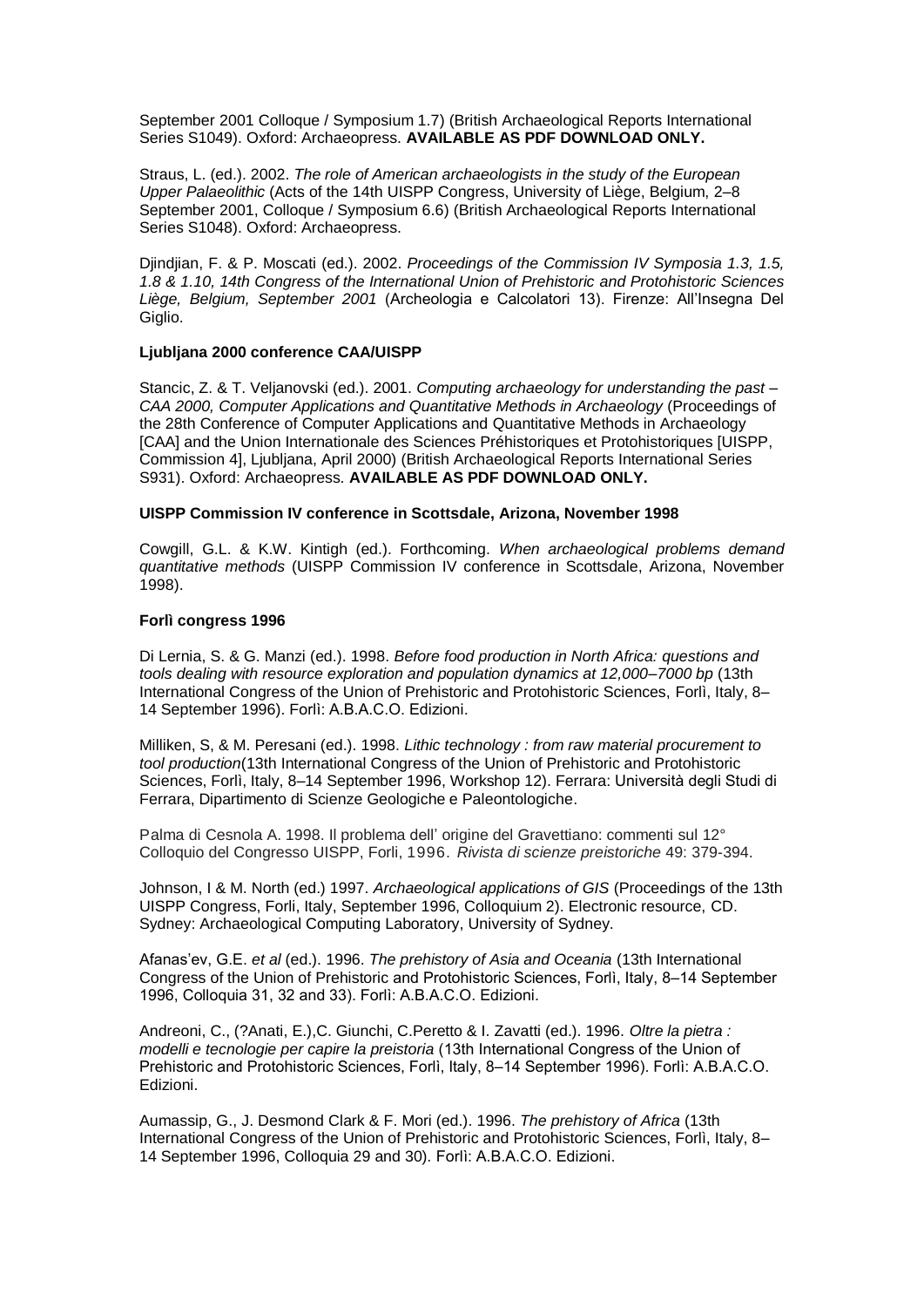Bagolini, B. & F. Lo Schiavo (ed.). 1996. *The copper age in the Near East and Europe* (13th International Congress of the Union of Prehistoric and Protohistoric Sciences, Forlì, Italy, 8– 14 September 1996, Colloquium 19). Forlì: A.B.A.C.O. Edizioni.

Bar-Yosef, O. *et al.* (ed.). 1996. *The Lower and Middle Palaeolithic* (13th International Congress of the Union of Prehistoric and Protohistoric Sciences, Forlì, Italy, 8-14 September 1996, Colloquia 9 and 10). Forlì: A.B.A.C.O. Edizioni.

Belardelli, C. *et al.* (ed.). 1996. *The Bronze Age in Europe and the Mediterranean* (13th International Congress of the Union of Prehistoric and Protohistoric Sciences, Forlì, Italy, 8-14 September 1996, Colloquia 20, 21 and 22). Forlì: A.B.A.C.O. Edizioni.

Beltrán [Martínez,](http://classify.oclc.org/classify2/ClassifyDemo?search-author-txt=%22Beltr%C3%A1n+Mart%C3%ADnez%2C+Antonio%2C+1916-%22) A. & A. Vigliardi (ed.). 1996. *Art in the Palaeolithic and Mesolithic* (Colloquia Volume 8) (13th International Congress of the Union of Prehistoric and Protohistoric Sciences, Forlì, Italy, 8–14 September 1996, Colloquia 15 and 16). Forlì: A.B.A.C.O. Edizioni.

Bermond Montanari, G. & S. Narayan (ed.). 1996. *Prehistoric research in the context of contemporary society* (13th International Congress of the Union of Prehistoric and Protohistoric Sciences, Forlì, Italy, 8–14 September 1996, Colloquia 36 and 37). Forlì: A.B.A.C.O. Edizioni.

Bietti, A., A. Cazella, I. Johnson & A. Voorrips (ed.). 1996. *Theoretical and methodological problems* (Commission IV sessions at the 13th International Congress of the Union of Prehistoric and Protohistoric Sciences, Forlì, Italy, 8–14 September 1996, Volume 1, Colloquia 1 and 2). Forlì: A.B.A.C.O. Edizioni.

Bietti Sestieri, A.M. & V. Kruta (ed.). 1996. *The Iron Age in Europe* (13th International Congress of the Union of Prehistoric and Protohistoric Sciences, Forlì, Italy, 8-14 September 1996, Colloquia 23 and 24). Forli: A.B.A.C.O. Edizioni.

Castelletti, L. & M. Cremaschi (ed.). 1996a. *Paleoecology* (13th International Congress of the Union of Prehistoric and Protohistoric Sciences, Forlì, Italy, 8-14 September 1996, Colloquium 3). Forlì: A.B.A.C.O. Edizioni.

Castelletti, L. & M. Cremaschi (ed.). 1996b. *Micromorphology of deposits of anthropogenic origin* (13th International Congress of the Union of Prehistoric and Protohistoric Sciences, Forlì, Italy, 8-14 September 1996, Colloquium 6). Forlì: A.B.A.C.O. Edizioni.

Facchini, F. (ed.). 1996. *The first humans and their cultural manifestations* (13th International Congress of the Union of Prehistoric and Protohistoric Sciences, Forlì, Italy, 8–14 September 1996, Colloquia 7 and 8). Forlì: A.B.A.C.O. Edizioni.

Francovich, R., G.P. Brogiolo, S. Gelichi, R. Hodges & H. Steuer (ed.). 1996. *Archaeology and history of the Middle Ages* (13th International Congress of the Union of Prehistoric and Protohistoric Sciences, Forlì, Italy, 8–14 September 1996). Forlì: A.B.A.C.O. Edizioni.

Grifoni Cremonesi, R., J. Guilaine & J. L'Helgouach (ed.). 1996. The Neolithic in the Near *East and Europe. Megalithism* (Colloquia Volume 9) (13th International Congress of the Union of Prehistoric and Protohistoric Sciences, Forlì, Italy, 8–14 September 1996, Colloquium 16). Forlì: A.B.A.C.O. Edizioni.

Hester, T., L. Larencich-Minelli & S. Salvatori (ed). 1996. *The prehistory of the Americas* (13th International Congress of the Union of Prehistoric and Protohistoric Sciences, Forlì, Italy, 8-14 September 1996, Colloquia 34 and 35). Forlì: A.B.A.C.O. Edizioni.

Kozłowski, S.K. & C. Tozzi (ed.). 1996. The Mesolithic (13th International Congress of the Union of Prehistoric and Protohistoric Sciences, Forlì, Italy, 8–14 September 1996). Forlì: A.B.A.C.O. Edizioni.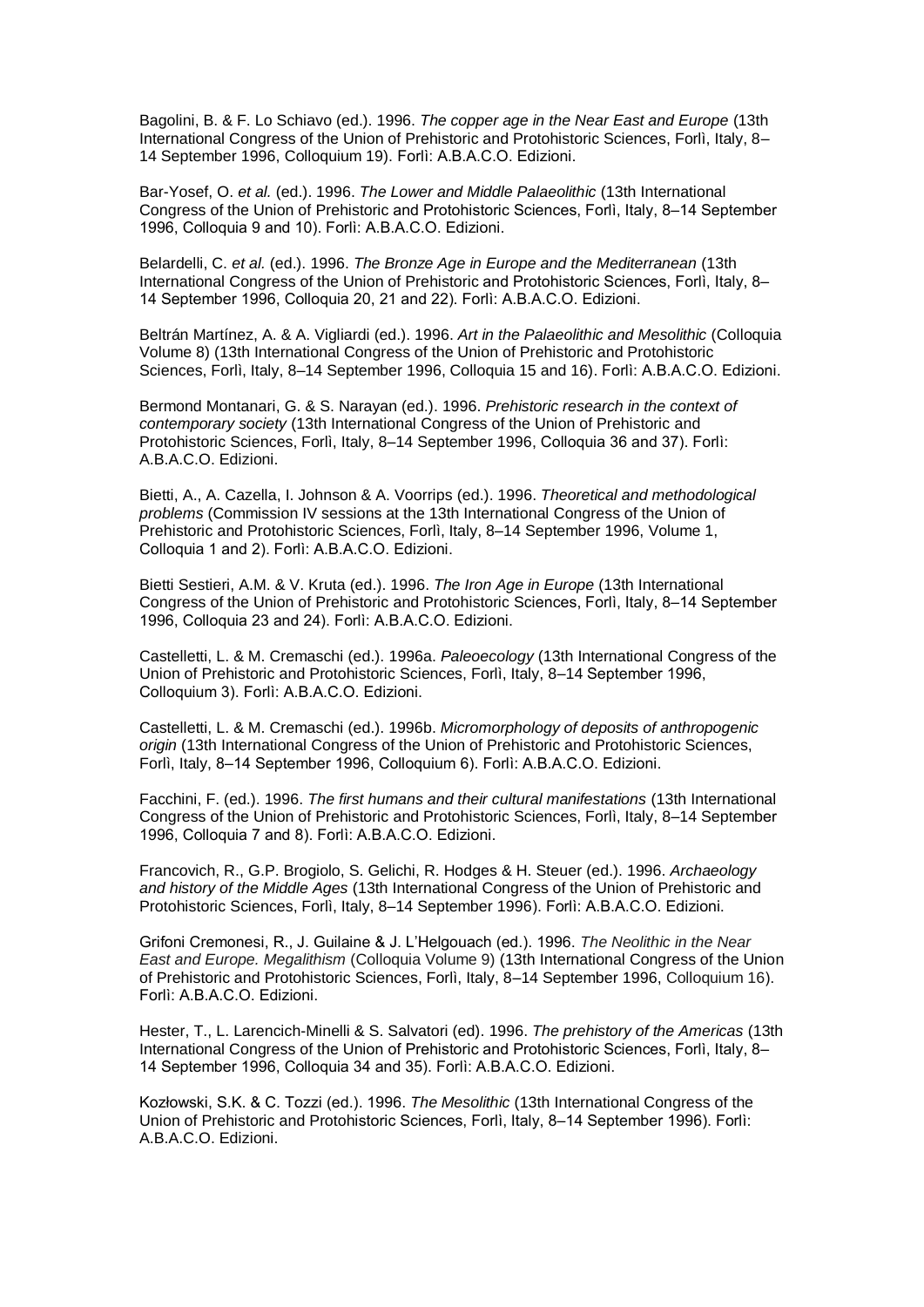Luiselli, B. & P. Pensabene (ed.). 1996. *The Roman period (in the provinces and the barbaric world)* (13th International Congress of the Union of Prehistoric and Protohistoric Sciences, Forlì, Italy, 8–14 September 1996, Colloquia 25 and 26). Forlì: A.B.A.C.O. Edizioni.

Montet-White, A. Palma di Cesnola, A. & K. Valoch (ed.). 1996. *The Upper Palaeolithic (*13th International Congress of the Union of Prehistoric and Protohistoric Sciences, Forlì, Italy, 8– 14 September 1996, Colloquia 11 and 12). Forlì: A.B.A.C.O. Edizioni.

Peretto, C. & C. Carlo Giunchi (ed.). c. 1998. *Atti del 13 Congresso, Forlì, Italia, 8–14 settembre 1996/ Actes du XIII Congrès, Forlì, Italie, 8–14 septembre 1996 / Proceedings of*  the 13th Congress, Forlì, Italy, 8-14 September 1996. Forlì: A.B.A.C.O. Edizioni.

Ronchi, F. 1996. *Il congresso : fotografie* di Flavio Ronchi dal 13 Congresso dell'Unione Internazionale delle Scienze Preistoriche e Protostoriche, Forlì, 8-14 settembre 1996 / The congress : photographs by Flavio Ronchi from the 13th Congress of the International Union of Prehistoric and Protohistoric Sciences, Forlì, 8–14 September. Forlì: A.B.A.C.O. Edizioni.

Segreteria del congresso (ed). 1996. *Abstracts : XIII International Congress of the Union of*  Prehistoric and Prohistoric Sciences : Forlì (Italia) 8-14 September 1996. Forlì: A.B.A.C.O. Edizioni.

Segreteria del congresso (ed). 1996. *Bolletino dell'Unione internazionale delle scienze preistoriche e protostoriche / Bulletin del' Union internationale des sciences préhistoriques et protohistoriques /Bulletin of the International Union of Prehistoric and Protohistoric Sciences,*  13th Congress, Forli, Italy, 8-14 September 1996. Forli: UISPP.

Forlì 1996 (Colloquia; ?=not clear which editors edited which colloquia) ?Antonelli, S., B. Bagolini, B. & A. Bietti (ed.). 1996. *The colloquia of the 13th International Congress of the Union of Prehistoric and Protohistoric Sciences, Forlì, Italy, 8–14 September 1996*

Forlì 1996 (Colloquia; ?=not clear which editors edited which colloquia) ?Bagolini, B., F. Facchini & R. Grifoni Cremonesi (ed.). 1996. *The colloquia of the XIII International Congress of the Union of Prehistoric and Protohistoric Sciences, Forlì, Italy, 8– 14 September 1996*

Bietti Sestieri, A.M., M.C. Lentini & G. Voza (ed.). c. 1995. *Sicilia orientale ed Isole Eolie* (Guida; 13 Congresso internazionale delle scienze preistoriche e protostoriche, Forlì, Italia, 1996 / Ministero per i beni culturali e ambientali). Forlì: A.B.A.C.O. Edizioni.

Broglio, A. (ed). c. 1995. *Paleolitico, Mesolitico e Neolitico dell'Italia nord-orientale* **(**Guide archeologiche di Preistoria e protostoria in Italia 4; 13 Congresso internazionale delle scienze preistoriche e protostoriche, Forlì, Italia, 1996 / Ministero per i beni culturali e ambientali. Forlì: A.B.A.C.O. Edizioni.

Gambassini, P. (ed.). c. 1995. *Il Paleolitico dell'Italia centro-meridionale*. (Guide archeologiche di Preistoria e protostoria in Italia 1; 13 Congresso internazionale delle scienze preistoriche e protostoriche, Forlì, Italia, 1996 / Ministero per i beni culturali e ambientali. Forlì: A.B.A.C.O. Edizioni.

Guerreschi, A., C. Peretto & L. Prati (ed.). c. 1995. *Emilia-Romagna* (Guide archeologiche di Preistoria e Protostoria in Italia 3; 13 Congresso internazionale delle scienze preistoriche e protostoriche, Forlì, Italia, 1996 / Ministero per i beni culturali e ambientali / Instituto per i beni artistici culturali e naturali della regione Emilia Romagna). Forlì: A.B.A.C.O. Edizioni.

La Torre, G.F. c.1995. *La fascia tirrenica da Napoli a Reggio Calabria* (Guide archeologiche di Preistoria e Protostoria in Italia 9; 13 Congresso internazionale delle scienze preistoriche e protostoriche, Forlì, Italia, 1996). Forlì: A.B.A.C.O. Edizioni.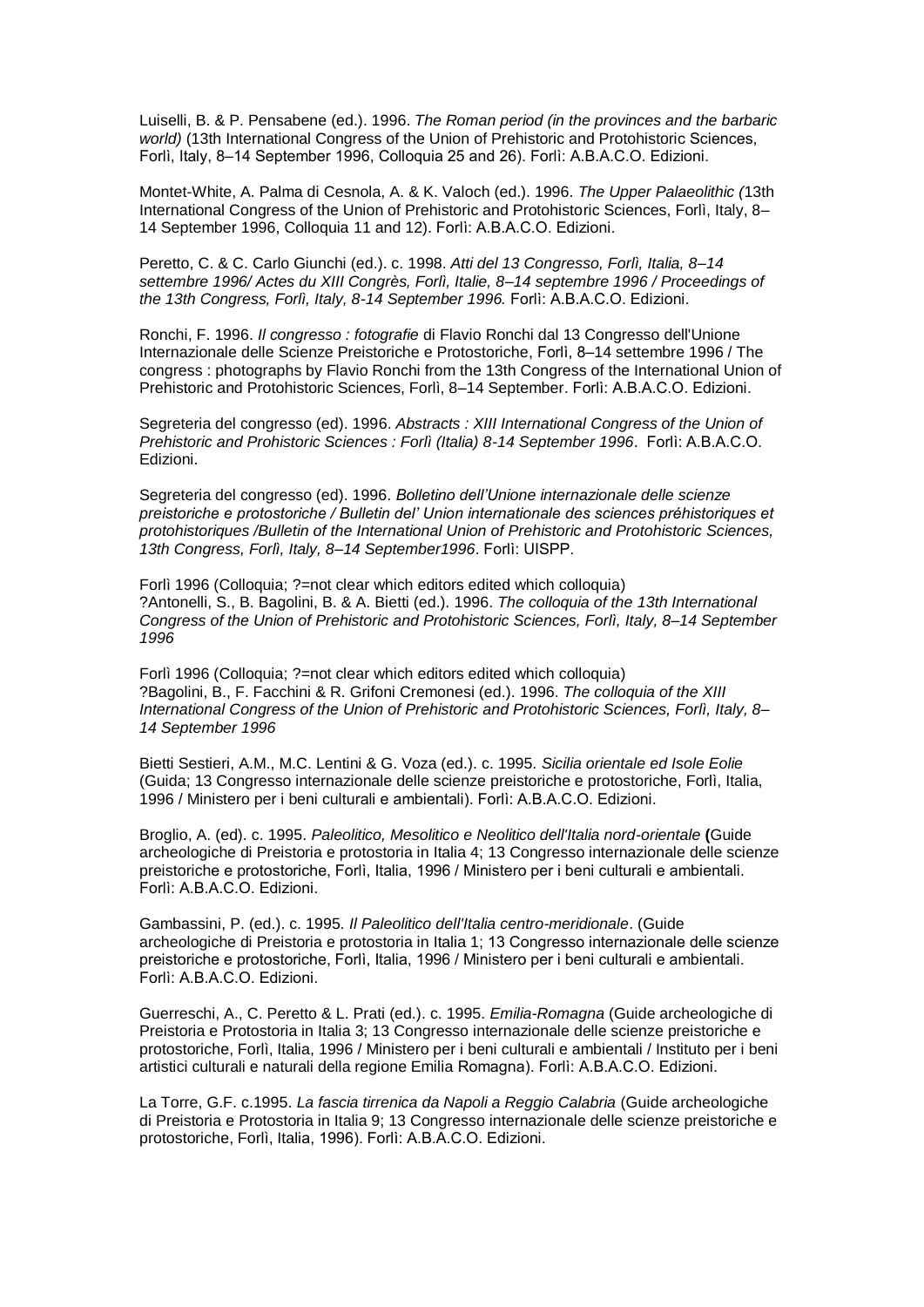Maggi, R., F. Martini & L. Sarti (ed.). c. 1995. *Toscana e Liguria* (Guida; 13 Congresso internazionale delle scienze preistoriche e protostoriche, Forlì, Italia, 1996 / Ministero per i beni culturali e ambientali). Forlì: A.B.A.C.O. Edizioni.

(13th congress Forlì 1996; list above may be incomplete or inaccurate in places)

## **Previous congresses and conferences**

## **UISPP Commission IV Meeting, Mount Victoria Australia, August 1993**

Johnson, I. (ed.) 1994. *Methods in the mountains* (Proceedings of UISPP Commission IV Meeting, Mount Victoria Australia, August 1993). Sydney: Sydney University Archaeological Method series 2.

## **12th congress Bratislava 1991**

Includes:

Laxton, R.R. & A. Voorrips (ed.).1991. Commission IV sessions at the 12th UISPP Conference, Bratislava, September 1991, Volume 1. Bratislava: Académie des Sciences.

## **11th congress Mainz 1987**

Includes:

Voorrips, A. (ed.).1990. *Mathematics and Information Science in archaeology: a flexible framework*. (Commission IV sessions at the 11th UISPP Conference in Mainz, Germany, September 1987). (Studies in Modern Archaeology, Volume 3). Bonn: Holos Verlag.

#### **UISPP Commission IV conference in Denver, Colorado, SAA annual meeting, 1985**

Aldenderfer, M.S. (ed.). 1987. *Quantitative research in archaeology: progress and prospects* (UISPP Commission IV conference proceedings at the 1985 Annual Meeting of the Society for American Archaeology, Denver, Colorado). Newbury Park (CA): SAGE Publications.

## **UISPP Commission IV conference in Amsterdam, 1983**

Voorrips A. & S. Loving (ed.). 1985. *To pattern the past* (UISPP Commission IV conference in Amsterdam, 1983) (Pact Special Issue 11). Strasbourg: Council of Europe.

#### **10th congress Mexico City 1981**

Includes:

Cowgill, G.L., R. Whallon & B.S. Ottaway (ed.). 1981. *Manejo de datos y métodos matemáticos de arqueología* (Commission IV sessions at the 10th UISPP conference, Mexico City, October 1981). Preprints.

## **9th congress Nice 1976**

Includes:

De Lumley, H. (ed.). 1976. *La préhistoire française. Tome 1* : *le*s *civilisations paléolithiques et mésolithiques de la France* (publié à l'occasion du IXe Congrès de l'UISPP, Nice 1976). Paris : CNRS.

Guilaine, J. (ed.). 1976a. *La préhistoire française. Tome 2* : *les civilisations néolithiques et protohistoriques de la France* (publié à l'occasion du IXe Congrès de l'UISPP, Nice 1976). Paris : CNRS.

Camps, G. (ed). 1976. *Chronologie et synchronisme dans la préhistoire circumméditerranéenne* (IXe Congrès de l'UISPP, Nice, 15 sept. 1976, Colloque 2). Nice: UISPP (Preprint?)

Wendorf, F. (ed.). 1976. *Deuxième colloque sur la terminologie de la préhistoire du Proche-Orient = Terminology of prehistory of the Near East* (Nice, mercredi 15 septembre 1976, [IXe](http://vufind.carli.illinois.edu/vf-uiu/Search/Home?lookfor=%22IXe%20%5Bi.e.%20Neuvi%C3%A8me%5D%20congr%C3%A8s%20(Union%20internationale%20des%20sciences%20pr%C3%A9historiques%20et%20protohistoriques)%20%22%20&type=title&start_over=1)  Congrès de l'Union Internationale des Sciences Préhistoriques et Protohistoriques, Colloque 3). Paris: CNRS.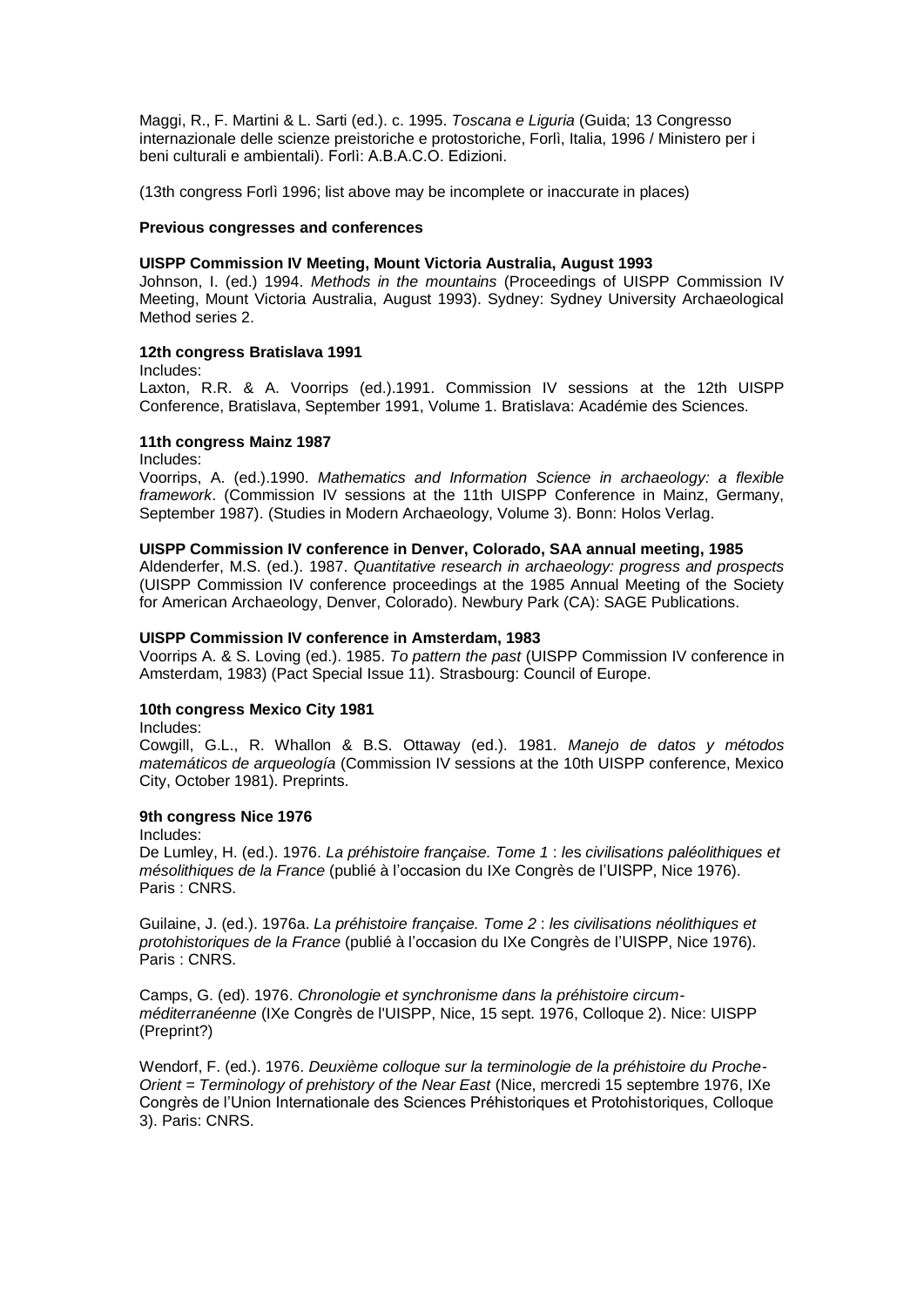Borillo, M. & L. Bourelly (ed.). 1976) Banque de données et méthodes formelles en Archéologie préhistorique et protohistorique (Commission IV sessions at the 9th UISPP Conference, Nice, September 1976, Colloque 4). Preprints.

Ghosh, A. (ed.). 1976. *Le Paléolithique inférieur et moyen en Inde, en Asie centrale, en Chine et dans le sud-est asiatique (*IXe Congrès de l'Union Internationale des Sciences Préhistoriques et Protohistoriques, Colloque 7). Nice: UISPP (Preprint?)

Valoch, K. (ed.) 1976. *Les premières industries de l'Europe* (IXe Congrès de l'Union Internationale des Sciences Préhistoriques et Protohistoriques, Colloque 8). Nice: UISPP (Preprint?)

Combier, J. (ed.). 1976. *L'évolution de l'acheuléen en Europe* (IXe Congrès de l'Union Internationale des Sciences Préhistoriques et Protohistoriques, Nice 1976, Colloque10). Nice: UISPP (Preprint?)

Freeman, L.G. (ed.). 1976. *Les structures d'habitat au Paléolithique moyen* (IXe Congrès de l'Union Internationale des Sciences Préhistoriques et Protohistoriques, Colloque 11). Nice: UISPP (Preprint?)

Kozłowski, J.K. (ed.). 1 *. L'Aurignacien en Europe* (IXe congrès de l'Union Internationale des Sciences Préhistoriques et Protohistoriques, 13 sept. 1976, Nice, Colloque 16). Nice: UISPP (Preprint?)

Higgs, E. (ed.) 1976. *Origine de l'élevage et de la domestication 1976* [\(IXe Congrès de](http://vufind.carli.illinois.edu/vf-uiu/Search/Home?lookfor=%22IXe%20%5Bi.e.%20Neuvi%C3%A8me%5D%20congr%C3%A8s%20(Union%20internationale%20des%20sciences%20pr%C3%A9historiques%20et%20protohistoriques)%20%22%20&type=title&start_over=1)  l'Union Internationale des Sciences Préhistoriques et Protohistoriques, Colloque 20). Nice: UISPP (Preprint?)

Müller-Karpe, H. (ed.). 1976. *Les débuts de la métallurgie* (Nice, mercredi 15 septembre 1976, IXe Congrès de l'Union Internationale des Sciences Préhistoriques et Protohistoriques, Colloque 22). Nice: UISPP (Preprint?)

Guilaine, J. (ed.). 1976b. *La Civilisation des vases campaniformes* (IXe congrès de l'Union Internationale des Sciences Préhistoriques et Protohistoriques, Nice, 14 sept. 1976, Colloque 24). Nice: UISPP (Preprint?)

Duval, P.M. & V. Kruta (ed.). 1976. Les mouvements celtiques à partir du Ve siècle avant notre ère (IXe Congrès de l'Union Internationale des Sciences Préhistoriques et Protohistoriques, Colloque.28). Nice: UISPP (Preprint?)

Joffroy, R. (ed.). 1976a. *Le passage du 1er au 2e âge du Fer en Europe* (IXe Congrès de l'Union Internationale des Sciences Préhistoriques et Protohistoriques, Colloque 29). Nice: UISPP (Preprint?)

Leroi-Gourhan, A., J. Allain & M. Brézillon (ed.). 1976. Sud du Bassin parisien : livret-guide de l'excursion A1 *du IXe congrès de l'Union Internationale des Sciences Préhistoriques et Protohistoriques, du 3 au 12 sept. 1976*. Nice: UISPP.

Joffroy, R. (ed.) 1976b. *Champagne, Bourgogne : livret-guide de l'excursion A2 du IXe congrès de l'Union Internationale des Sciences Préhistoriques et Protohistoriques, 5 au 10 sept. 1976*. Nice: UISPP.

Clottes, J. (ed.). 1976. *Pyrénées : livret-guide de l'excursion A5 du IXe congrès de l'Union Internationale des Sciences Préhistoriques et Protohistoriques, 3 au 12 sept. 1976*. Nice: UISPP.

Combier, J. & J.-P. Thévenot (ed.) 1976. *Bassin du Rhône paléolithique et néolithique : livretguide de l'excursion A8 du IXe congrès de l'Union Internationale des Sciences Préhistoriques et Protohistoriques, dimanche 5 au dimanche 12 septembre 1976*. Nice: UISPP.